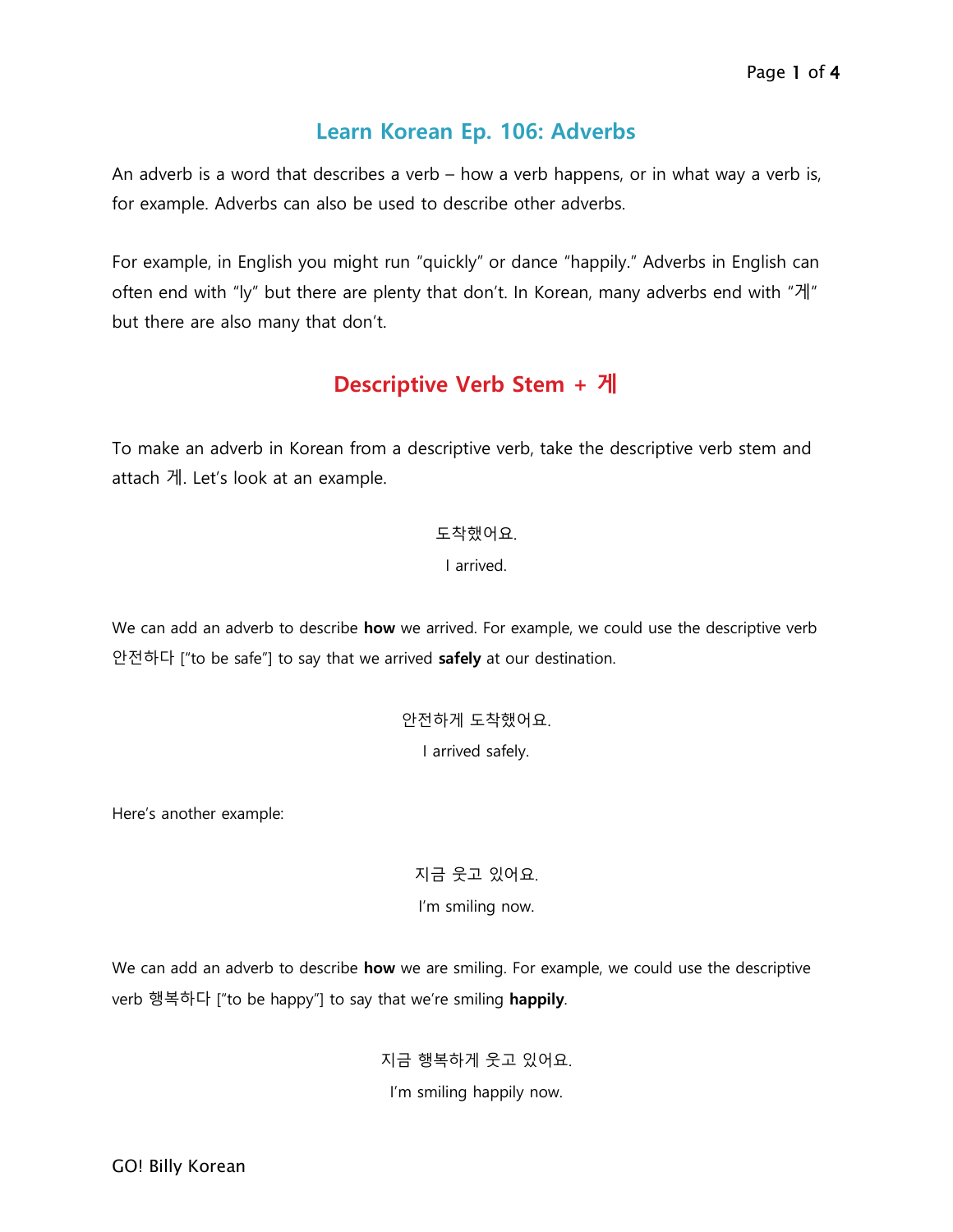#### 김치를 맵게 만들고 싶어요.

I want to make the kimchi spicy.

맵게 comes from 맵다 ["to be spicy"].

철수 씨는 빠르게 말해요. Chul-soo speaks quickly.

빠르게 comes from 빠르다 ["to be quick"].

### **Unique Korean Adverbs**

Not all adverbs in Korean end with 게. For example, instead of 빠르게 we could also say 빨리, and both mean "quickly." In addition, 빨리 can also be used to mean "hurry up" or "right away" when used together with a command. However, 빠르게 can only be used to mean "quickly."

> 철수 씨는 빨리 말해요. Chul-soo speaks quickly.

#### 김치를 더 주세요.

#### Please give me more kimchi.

더 is another adverb that means "more." Its opposite is 덜, meaning "less."

너무 맛있어요. It's so delicious!

너무 is an adverb that means "too much," but in casual usage it just means "so much."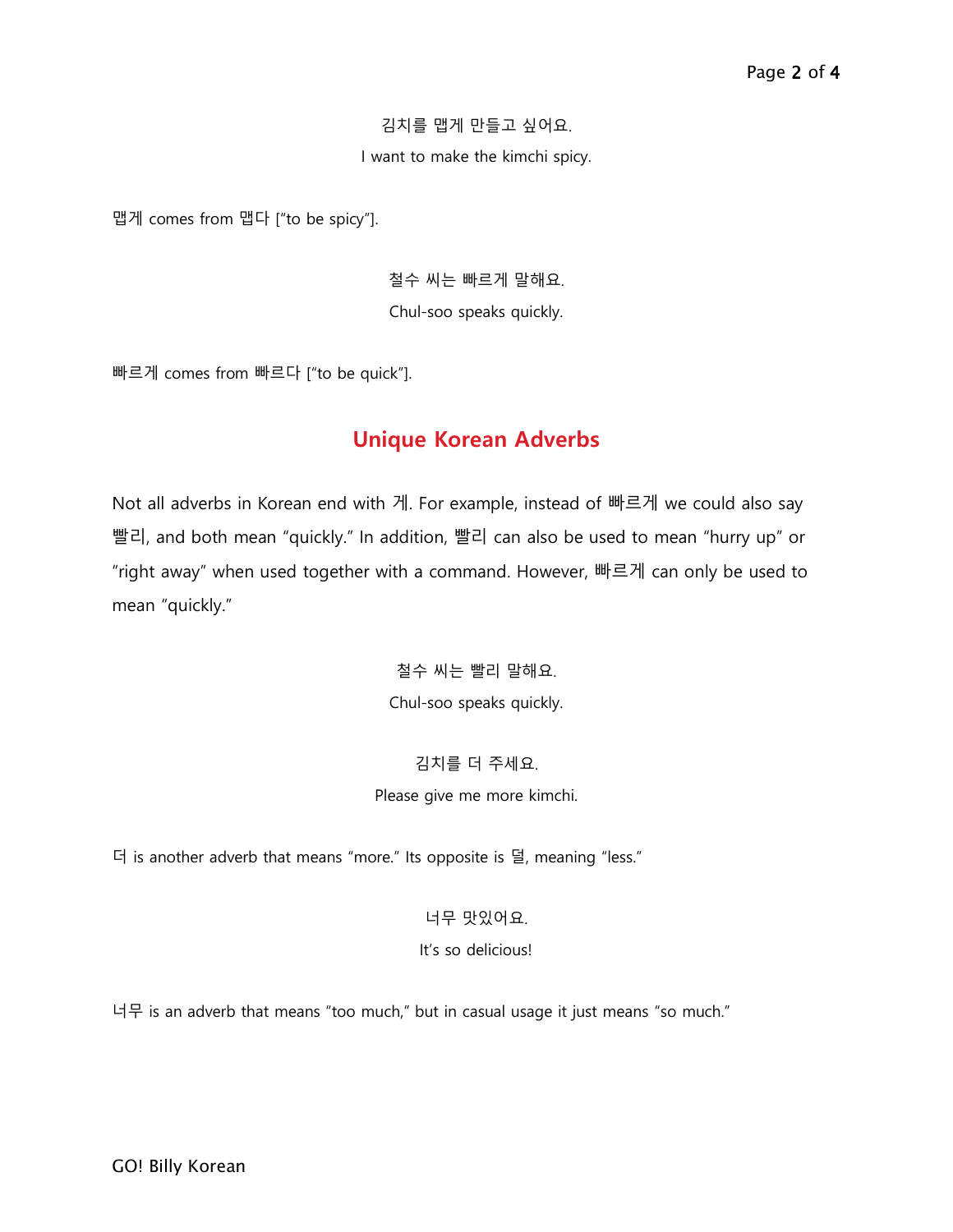저는 한국어를 잘해요. I speak Korean well.

잘 is a very common adverb that means "well," such as to say that you do something well. It can also be used to mean "often," among other things.

> 이미 많이 먹었어요. I ate a lot already.

많이 means "a lot," but is an adverb – it needs to be used directly before a verb. To say that there is a lot of something, simply conjugate the descriptive verb 많다 ["to be a lot"].

## **To Use 게?**

Not all adverbs made with 게 will sound natural or be commonly used. For example, to say that something moves **slowly** (from the descriptive verb 천천하다), use 천천히 ["slowly"] – not 천천하게.

Many descriptive verbs ending with 하다 can also become adverbs by changing 하다 to 히 instead of 하게. For example, 안전하다 ["to be safe"] can become either 안전하게 or 안전히 – both mean "safely." However, the only way to know whether the 히 or 하게 version is more commonly used for each descriptive verb is by listening to how Koreans speak and learning each one separately. There are no tricks to learning adverbs, and the best way is to learn them one at a time.

#### **Advanced Notes**

A commonly used adverb is 재미있게, which means "entertainingly" and comes from 재미(가) 있다. It can be used to mean that you're doing something while **enjoying** it.

> 영화를 재미있게 봤어요. I enjoyed watching the movie.